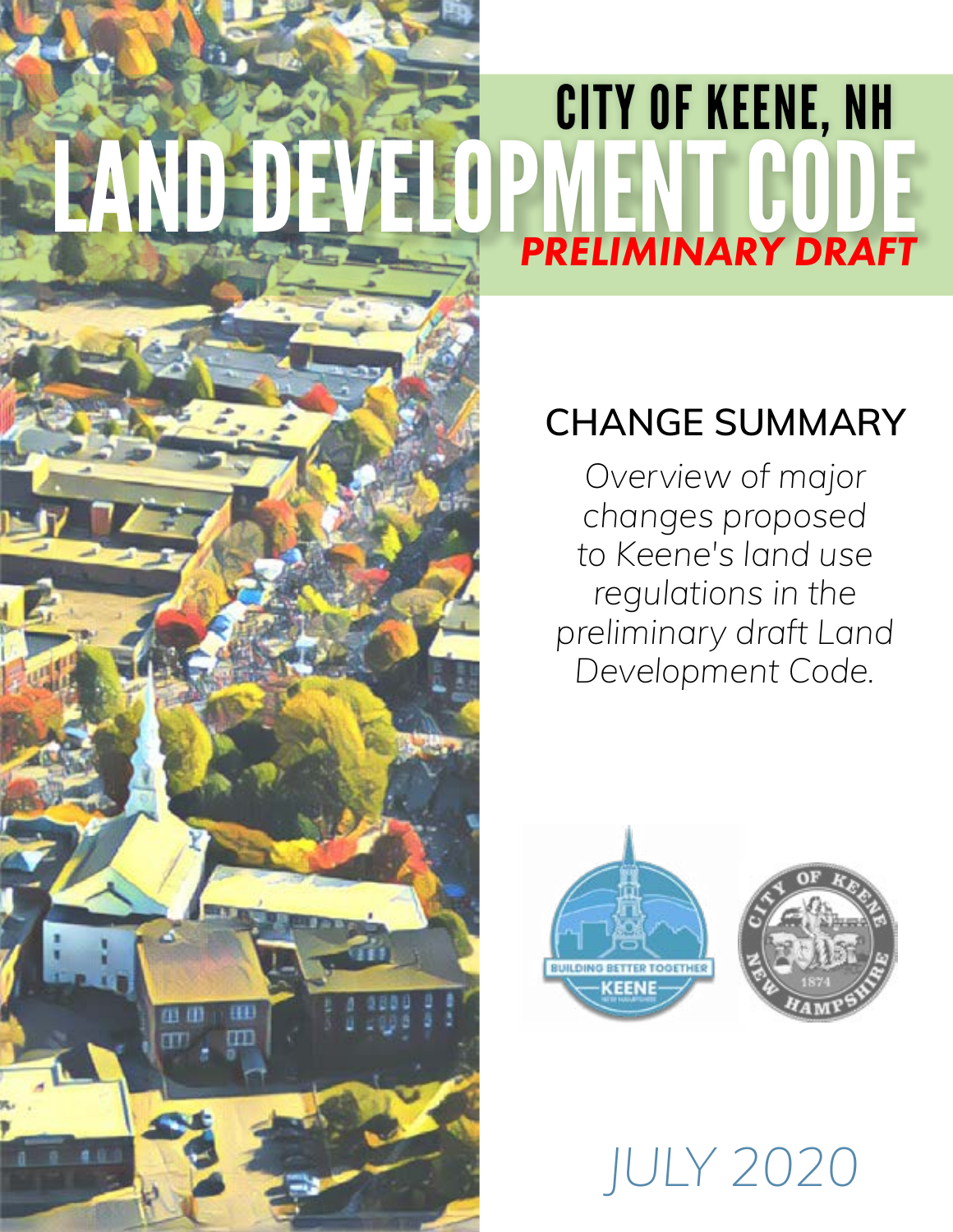### **BACKGROUND**

#### **Purpose**

*This draft Land Development Code (LDC) is a major component of the Building Better Together project [\(keenebuildingbetter.com\),](http://www.keenebuildingbetter.com) which aims to provide a simpler and more intuitive roadmap for development to occur in the City of Keene. Guided by the principles below, the draft LDC is a reorganization and consolidation of the City's regulations related to the use and development of land.*



#### SIMPLE.

*Updated regulations will be easy to navigate and will include graphics to outline a clear process, from start to finish.*

#### EFFICIENT.

*The updated structure will be more streamlined, making the review and approval process clearer and easier to administer.* 



#### THOUGHTFUL.

*This update will help guide us into the future, while protecting the crucial elements that make Keene a great place to live, work and play.*

#### **What's Included?**

*The regulations that are incorporated into this draft LDC include:*

- *•[Planning Board Site Plan & Subdivision Regulations](https://ci.keene.nh.us/sites/default/files/planning/2018_05_29_Planning_Board_Regs_Adopted_FINAL.pdf)*
- *•[Planning Board Development Standards](https://ci.keene.nh.us/sites/default/files/planning/2019_04_22_Dev_Standards_Adopted_FINAL.pdf)*
- *•[Downtown Historic District Regulations](https://ci.keene.nh.us/sites/default/files/Community%20Development/Historic%20District/2018_10_03_Hist_Dist_Comm_Regulations_Adopted.pdf)*
- *•[Chapter 102 \(Zoning\),](https://library.municode.com/nh/keene/codes/code_of_ordinances?nodeId=PTIICOOR_CH102ZO) [Chapter 54 \(Natural Resources](https://library.municode.com/nh/keene/codes/code_of_ordinances?nodeId=PTIICOOR_CH54NARE)) & [Chapter 70 \(Public Improvement Standards\)](https://library.municode.com/nh/keene/codes/code_of_ordinances?nodeId=PTIICOOR_CH70PUIMST) of the [City Code of Ordinances](https://library.municode.com/nh/keene/codes/code_of_ordinances)* **VINE ST**

#### **Downtown Zoning Update**

*In addition to a reorganization of*   $r$ egulations, this draft LDC proposes to *update/modernize Keene's downtown zoning by replacing the Central Business and Central Business Limited Zoning*  **Districts with 6 new downtown zoning** *districts (See Map to Right).*

*These districts were established to encourage new development that is*  either compatible with the existing form *and pattern of the built environment, or is guiding development in a manner*  **CADY ST** consistent with the objectives of the **Comprehensive Master Plan and other** *established community goals.*  **PEARL ST**

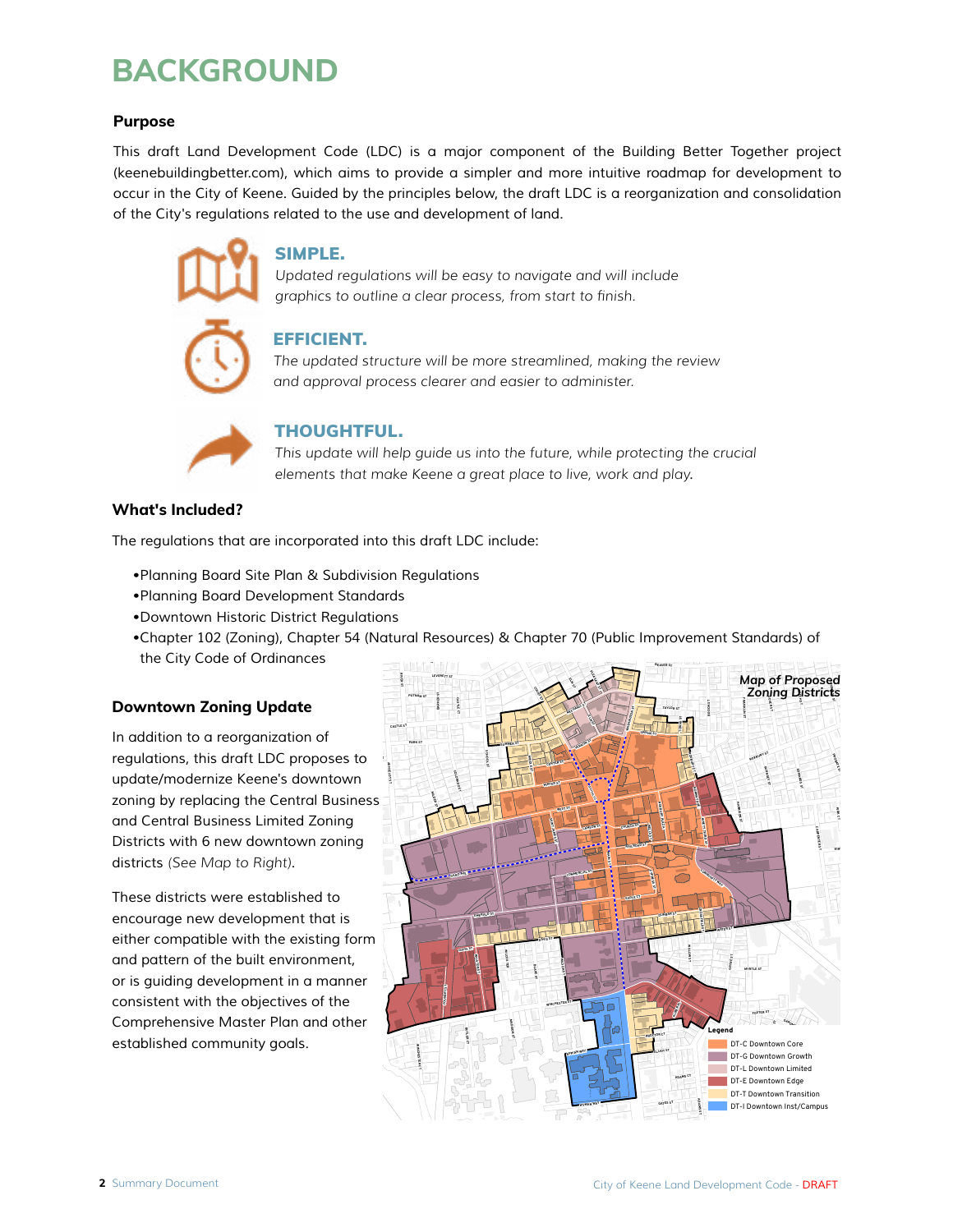## **REVIEW OF MAJOR CHANGES**

*This Summary Document provides a high-level overview of the changes proposed in each Article of this preliminary draft LDC. More information is available at: www.keenebuildingbetter.com.* 

For specific questions regarding your property or *proposed changes, please reach out to Tara Kessler, Senior Planner, at tkessler@ci.keene.nh.us.* 

#### **Article 1. Introductory Provisions**

- *• This Article establishes the title, purpose, applicability, rules of interpretation and measurement for the entire LDC.*
- *• Unlike the current zoning regulations, this section provides guidance for how to measure or interpret dimensional standards and terms (e.g. setbacks, area, lot coverage, height, etc.).*  The final draft of the LDC will include graphics *to illustrate these measurements in a visual format.*
- *• There are new terms included in the measurements section related to the proposed Downtown Zoning Districts (e.g. Built-to Zone, Build-to Percentage, Transparency, Stepback, Optional Corner Tower Element).*

#### **Article 2. Establishment of Zoning Regulations & Map**

- *•* This Article identifies the City's 24 zoning *districts, that serve as the City's "underlying" or "base" zoning districts, as well as the City's*  official zoning map. Eighteen of these districts *are existing, and six are newly proposed for areas of the downtown.*
- *• This Article also lists the City's Overlay Zoning Districts, which are listed in Table 2-2.*
- *• Table 2-1 of this Article groups these zoning districts into 5 categories (Residential, Downtown, Commercial, Industrial, Special Purpose) for simplicity. The current zoning regulations make reference to some of these*  categories; however, they are never defined. *This table, is an effort to provide greater clarity as to which districts are "residential zoning districts," and so on.*
- *• The current zoning regulations reference 2 zoning districts that do not exist on the*  official zoning map (*Conservation Residential Development and Industrial Park Limited). These districts are not included in this draft LDC.*
- *• There are 6 proposed downtown zoning districts (Downtown Core, Downtown Growth, Downtown Limited, Downtown Edge, Downtown Transition, Downtown Institutional Campus), which are described in Article 4. The Central Business and Central Business Limited Districts, are proposed to be replaced by some of these downtown districts, and are not included in this draft LDC.*
- *• The 5 Overlay Districts that are included in Table 2-2 are existing; however, this draft LDC proposes to remove the existing Gilbo Ave Design Overlay District and the Downtown Railroad Property Redevelopment District, and*  to modify the SEED Overlay District. These *two overlay districts are outdated and have not been recently applied. The proposed changes to the downtown zoning districts incorporate many of the previously established goals of these overlay districts.*

#### **Article 3. Residential Zoning Districts**

- *• This Article provides the purpose, dimensional standards, and permitted uses for each of the residential zoning districts (Rural, Residential Preservation, Low Density-1, Low Density, Medium Density, High Density, High Density-1).*
- *• Unlike the current Zoning Regulations, all of*  the zoning district specific information for each *district is included in one place in this draft LDC. This statement applies to Articles 4 – 7 as well.*

#### **Article 4. Downtown Zoning Districts**

*• This Article describes the 6 proposed zoning*  districts that are specific to the downtown *area. The proposed purpose, permitted uses, and dimensional standards of each district are included.*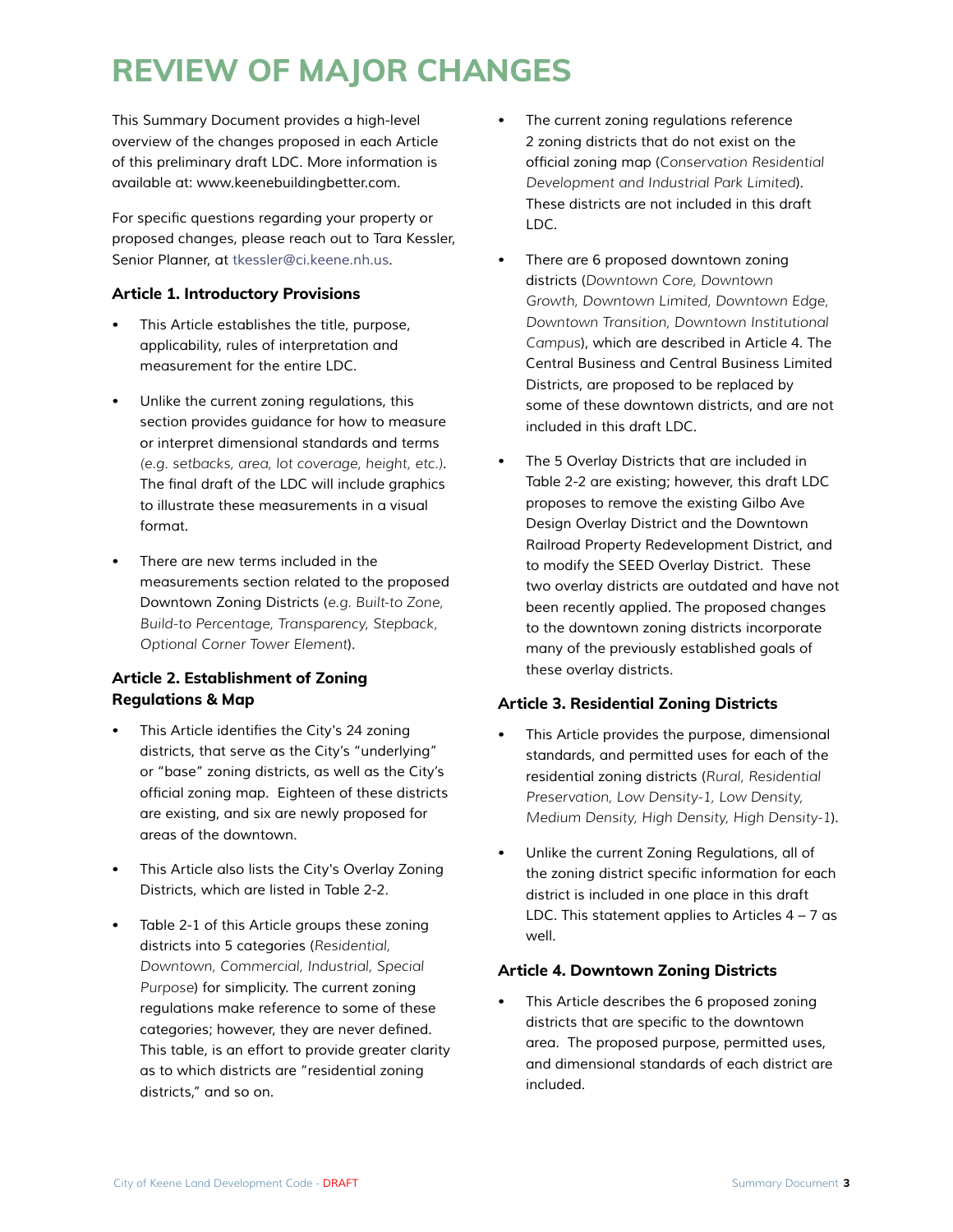*• These districts were developed following an analysis of the existing site conditions and development pattern of the downtown.* 

#### **Article 5. Commercial Zoning Districts**

*• This Article provides the purpose, dimensional standards, and permitted uses for each of the commercial zoning districts (Commerce, Commerce Limited, Business Growth & Reuse, Neighborhood Business, Office).* 

#### **Article 6. Industrial Zoning Districts**

*• This Article provides the purpose, dimensional standards, and permitted uses for each of the industrial zoning districts (Corporate Park, Industrial, Industrial Limited).* 

#### **Article 7. Special Purpose Zoning Districts**

*• This Article provides the purpose, dimensional standards, and permitted uses for each of the special purpose zoning districts (Regional Health Care, Conservation, Agriculture).* 

#### **Article 8. Permitted Uses**

- *• This Article includes Table 8-1, which lists all of the permitted principal uses by zoning district.*  It is a quick reference guide for anyone seeking *to identify where certain uses are allowed in the City. Currently, permitted uses are included in the district sections of the Zoning Regulations. There is inconsistency among the terms for uses in these sections, and this draft LDC attempts to correct this problem.*
- *• This draft LDC proposes to allow for multiple principal uses on any lot in the City (i.e. mixed uses), with the exception of lots in residential zoning districts, as long as each use is permitted in the zoning district per Table 8-1.*
- *• This draft LDC provides criteria for the Zoning Administrator to use in making a determination of whether a use, which is not listed in Table 8-1, would be permitted in a zoning district. Although the Zoning Administrator makes similar determinations today, there are no criteria in the current Zoning Regulations for making such decisions.*
- *•* Section 8.3 lists the definitions of all permitted *uses in Table 8-1, and includes any use limitations associated with a permitted use. An*  example of a use limitation is the requirement *that any multifamily dwelling in the Medium Density District be limited to 3 units.*
- *• This draft LDC proposes the introduction of new uses (e.g. art gallery, cultural facility, event venue, bar, solar energy system, etc.), and the replacement of certain uses (e.g. assembling, historic site, institutional use) with broader terms (e.g. "industrial, heavy" instead of "rendering plant", "asphalt plant", "tannery", etc.*) or, in some instances, with more specific *terms (e.g. replacing "institutional use" with "community center", "cultural facility", "place of worship", etc.).*
- *•* This draft LDC proposes minor modifications to *the permitted uses in districts.*
- *•* Significant changes to uses proposed in this *draft LDC are the introduction of congregate living and social service uses (listed in Table 8-1 and defined in Section 8.3.4) and the introduction of small, medium, and large scale solar energy systems as permitted uses. Many of the proposed congregate living and social service uses and solar energy system uses would be permitted in certain districts by a Conditional Use Permit (CUP) issued by the Planning Board. Articles 16 and 17 address the CUP criteria for these proposed uses.*
- *• Section 8.4 includes guidance for the allowance of accessory uses on lots in the City. Currently, the Zoning Regulations state that accessory uses are permitted in all zoning districts but*  may not exceed 25% of the total ground floor *area of the main structure. This draft LDC removes this limit, and replaces it with criteria that address the nature of the accessory use or structure and its relationship with the primary use or building.*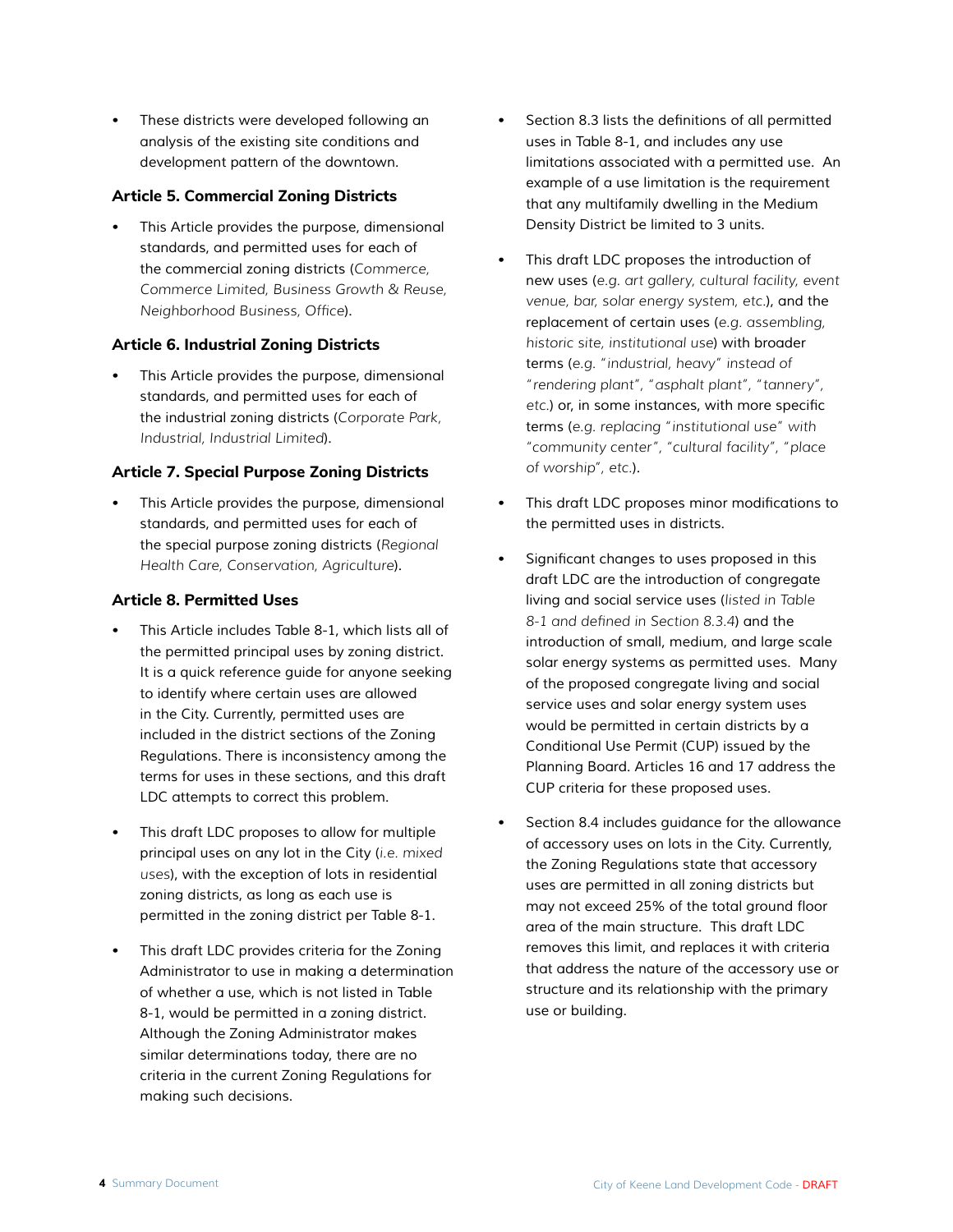#### **Article 9. Parking & Driveways**

- *•* This Article consolidates the requirements *related to on-site parking spaces, lots, and areas, including driveways, into one section.*  Today, parking requirements span numerous *regulations and sections of City Code.*
- *• Table 9-1 in this draft LDC provides a ratio of the minimum number of parking spaces on*  a site (off-street) required for each permitted *use included in the draft. The current Zoning Regulations include minimum parking*  requirements that are outdated and do not *align consistently with the permitted uses.*
- *•* The minimum requirements proposed in Table *9-1 were developed with consideration for local land uses and parking demand; however,*  national standards such as the ITE Parking *Generation Manual were also consulted.*
- *•* Currently, no on-site parking is required in the *Central Business District. As this draft LDC proposes to replace the Central Business District with new downtown districts, staff*  worked with a traffic planning consultant to *evaluate the potential land use impacts for either expanding or reducing the geographic areas where this exemption from having to provide on-site parking is allowed. Based on the consultant's recommendations, this draft proposes to allow for the exemption from*  requiring on-site parking in the Downtown *Core, Downtown Growth, and Downtown Limited Districts. This proposal would be an expansion of the area served by public parking from the present Central Business District.*  However, residential uses would be required *to provide 1 parking space on-site for every dwelling unit.*
- *• As the lots and uses of land in the City can vary*  significantly, and goals of the Comprehensive *Master Plan are to promote alternative modes*  of transport and infill development, this draft *LDC proposes the option for a reduction in*  the minimum on-site parking requirements. *Following the criteria established in Section 9.2.7, a reduction of up to 10% of these*

minimum parking requirements may be requested from the Zoning Administrator, and a reduction a of up to 50% may be requested *from the Zoning Board of Adjustment.* 

- *• This draft LDC proposes to increase the distance allowed for remote/off-site parking from 300-ft to 1,000-ft.*
- *• This Article proposes general design standards*  for parking lots in the City, as well as specific location and screening requirements for *parking located on lots in the downtown zoning districts in Section 9.4.1.D. The*  proposed parking lot screening requirements *in Section 9.4.3 is a revision of the existing standards, which are included in both the Zoning Regulations and in the Planning Board Regulations.*

#### **Article 10. Sign Regulations**

- *• This Article reorganizes and reformats the sign regulations, which are in the Zoning Regulations, to be easier to understand and to be compliant with federal law. Graphics will be included in a future draft to display sign measurements and the various sign types.*
- *• Prior to this draft LDC, minor changes were made recently to these regulations to address compliance with Reed v. Gilbert, a US Supreme*  Court case which required sign regulations be *"content neutral."*
- *• This draft addresses sign regulations for the proposed downtown zoning districts.*

#### **Article 11. Surface Water Protection Overlay District**

*• This existing overlay zoning district establishes a surface water protection buffer that places limitations on the types of activities that would be permitted within either 30-ft or 75-ft of a surface water (including wetlands, rivers, lakes, vernal pools, etc) depending on the*  zoning district. Certain activities would require *approval in the form of a Conditional Use Permit from the Planning Board.*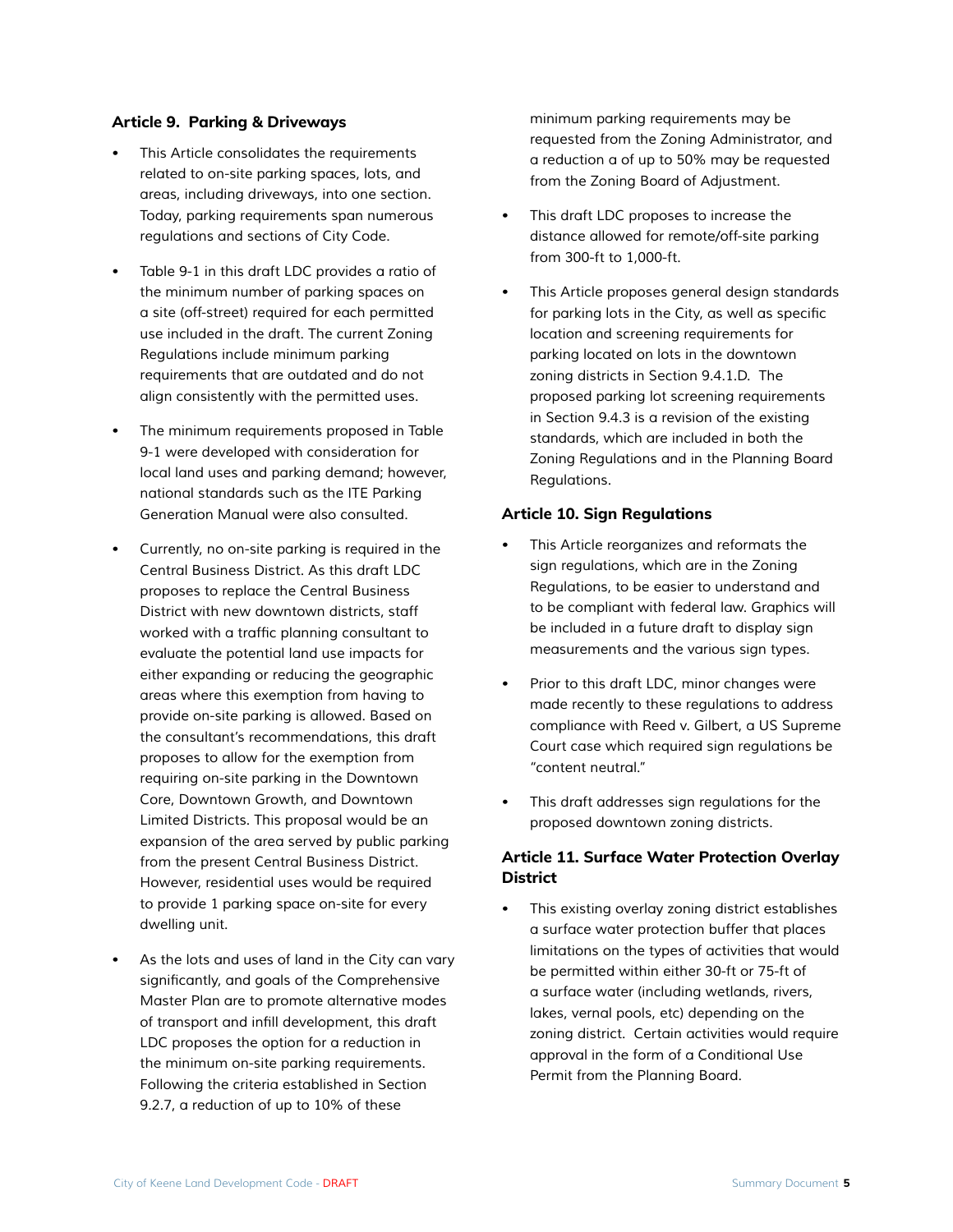- *• This draft LDC allows the Planning Board to grant a reduction of the surface water buffer width from either 75-ft to 30-ft or 30-ft to 10-ft.*
- *• This draft LDC includes recommendations made by the Conservation Commission in 2016 regarding the inclusion of tax ditches in the list of water bodies to which this Overlay District applies. Tax Ditches were constructed in the 1950s as a system of drainage channels designed to increase the amount of agricultural land and to protect it. They have continued to be maintained by the City to protect property*  from the potential impacts of flooding. *Another recommendation of the Conservation Commission was to allow for "vegetative maintenance of the buffer," which would permit activities such as mowing in the surface water protection buffer without permission from the Planning Board.*
- *• This draft LDC proposes to remove the*  requirement that surface waters be deducted *from the calculation of minimum lot size.*

#### **Article 12. Hillside Protection Overlay District**

- *• Sections of the existing Hillside Protection Overlay District were reorganized in this draft LDC, and graphics will be included in this Article.*
- *• This draft LDC proposes to remove the*  requirement that all prohibitive slopes and *50% of precautionary slopes be deducted from calculating minimum lot size.*

#### **Article 13. Earth Excavation Overlay District**

- *•* Sections of the existing Earth Excavation *Overlay District were reorganized in this draft LDC, and minor updates were made to ensure*  consistency with NH RSA 155-E.
- *• Article 25 of this draft LDC establishes criteria that the Planning Board would apply in reviewing and deciding on applications for an earth excavation permit. Currently, these regulations are not included in City Code.*

#### **Article 14. Telecommunications Overlay**

#### **District**

*• This Article includes updated language and standards for the Telecommunications Overlay District. The edits made to this section were intended to make these standards consistent with NH RSA 12-K and current federal regulations.* 

#### **Article 15. SEED Overlay District**

*• This Article is a placeholder for the potential*  inclusion of the existing Sustainable Energy Efficient Design (SEED) Overlay District, which will need to be modified to address the *proposed downtown zoning districts.* 

#### **Article 16. Congregate Living & Social Service Conditional Use Permit**

*• This Article proposes standards for the Planning Board in its review of conditional use permits for certain congregate living and social service uses, including domestic violence shelter, residential care facility, drug treatment clinic, lodginghouse, group home, fraternity/ sorority, residential drug/alcohol treatment facility, homeless shelter, and group resource center.* 

#### **Article 17. Solar Energy System Conditional Use Permit**

- *• This Article proposes standards for the Planning Board in its review of conditional use permits for large- and medium-scale, groundmounted solar energy systems.*
- *• Small-scale solar energy systems, which occupy 2,000 sf of land area or less, would be allowed as a primary or accessory use in*  all zoning districts, and would not require a *conditional use permit.*
- *• Roof-mounted solar energy systems would be allowed as an accessory use in all zoning districts, without a conditional use permit, subject to certain conditions, which are listed in Section 8.4.2.F.*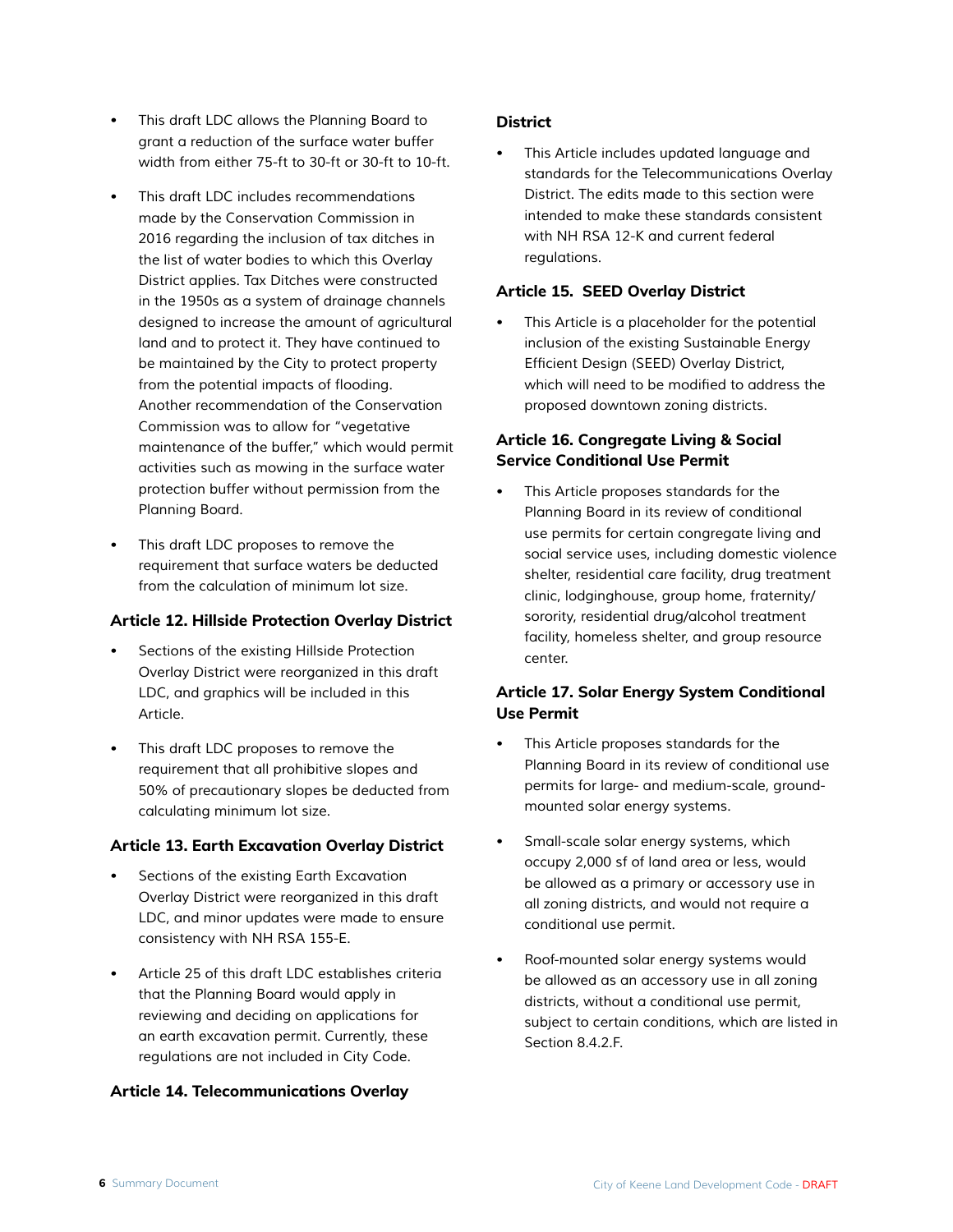#### **Article 18. Anti-Nuisance Standards**

- *• Currently, this section is referred to as Site Impact Standards in the Zoning Regulations. This draft LDC renames these standards "Anti-Nuisance Standards."*
- *• This draft LDC proposes to change the noise limits from 70 dBA at the property line to the limits listed in Table 18-1 of this Article. This table proposes daytime and nighttime limits, as well as varying limits for residential zoning districts and all other zoning districts.*

#### **Article 19. Non-Conformities**

*• This Article addresses the rules for expanding or enlarging a legally nonconforming use or structure, or changing a nonconforming use to another use. This draft LDC proposes minor*  modifications to the existing language in *the Zoning Regulations for nonconformities, and includes standards for addressing nonconforming lots.* 

#### **Article 20. Subdivision Regulations**

- *• Currently, all subdivisions need to comply with the Planning Board's Development Standards*  and there are not specific standards for *subdivision review. This draft LDC includes*  standards for subdivisions specifically.
- *• The regulations related to Conservation Residential Development subdivisions are consolidated in this Article, and were updated to include a more streamlined application/* review process, to provide more flexible dimensional requirements, and to increase the *density allowed in these types of subdivisions. Currently, regulations for this type of subdivison are in the Zoning Ordinance and in the Planning Board Site Plan and Subdvision Regulations.*
- *• Staff are working on further edits to this chapter to ensure this section is aligned with NH RSA 674:21,VI(a) "Village Plan Alternative."*

#### **Article 21. Site Development Standards**

- *• This draft LDC removes development standards that are addressed by other regulations (e.g. Floodplains) or are typically enforced by state agencies (e.g. air quality).*
- *• Some development standards are consolidated in this draft as they address similar site impacts (e.g. surface water and wetlands, and traffic and comprehensive access management).*
- *• This draft LDC proposes to edit the noise*  standard to reflect the sound limits addressed *in Article 18.*
- *•* More specific screening and architectural / *visual appearance standards are included in this draft LDC.*
- *• This draft LDC proposes changes to the light level limits in the lighting standards, including a propose to increase the Uniformity Ratio to 5:1 from 4:1.*

#### **Article 22. Historic District Regulations**

*• This draft LDC proposes to exempt buildings (new development or redevelopment of existing buildings) younger than 50-years from being subject to this Article. All new development, which is not single- or two-family dwellings, would be subject to the Site Development Standards and site plan review procedures in this draft LDC. Currently, all structures and buildings in the Downtown Historic District are subject to the regulations in this Article.* 

#### **Article 23. Street & Access Standards**

*• This Article is currently in the City Code of Ordinances as Chapter 70 – Public Improvement Standards.* 

#### **Article 24. Floodplain Regulations**

- *• This Article is currently in the City Code of Ordinances as Chapter 54 – Natural Resources.*
- *• This draft LDC proposes to remove outdated*  references to the Ash Swamp Brook flood area, which was removed from the FEMA map in *2006.*